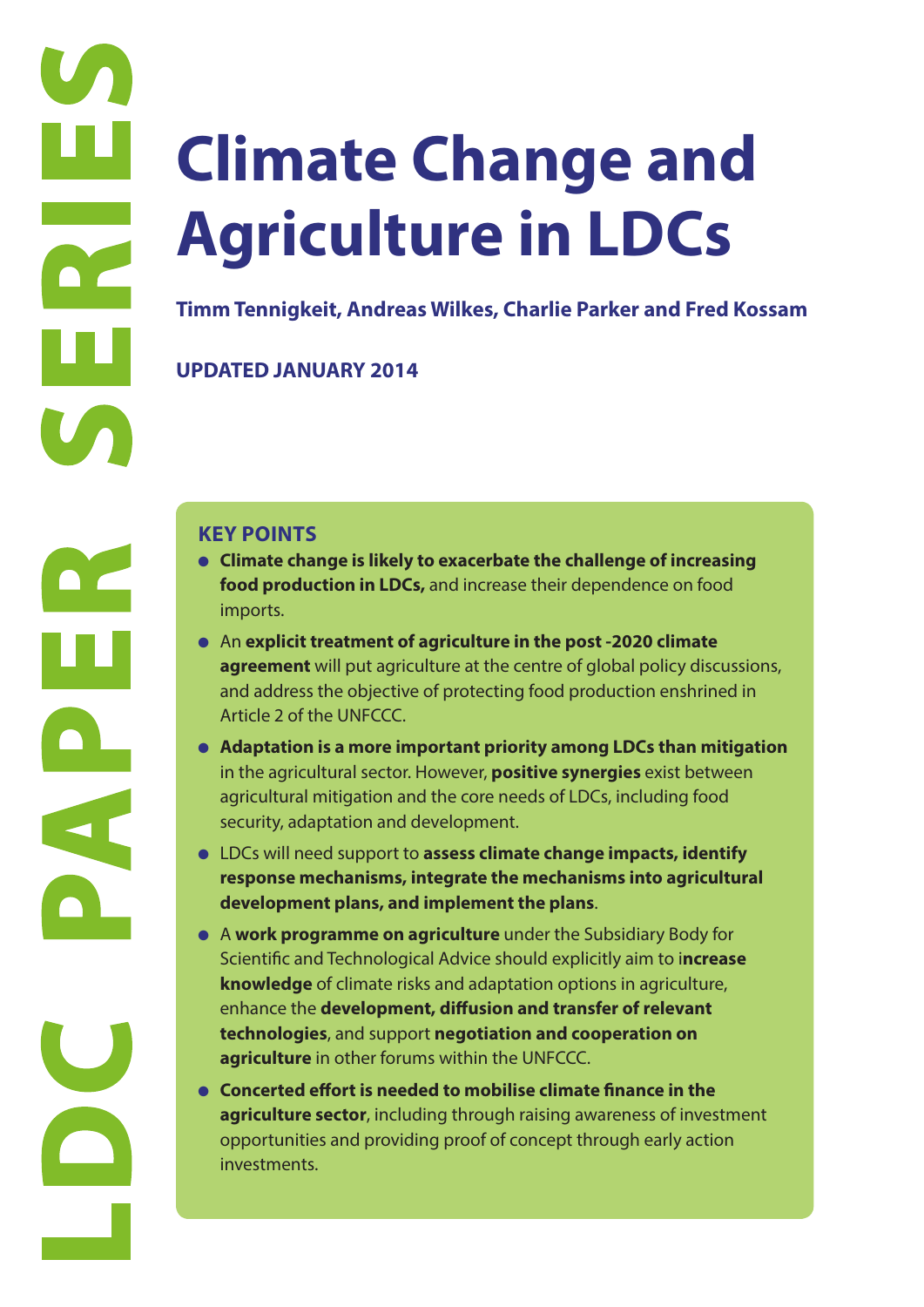# **Table of Contents**

| Importance of agriculture for LDCs                               | $\mathcal{L}$ |
|------------------------------------------------------------------|---------------|
| Implementation of agricultural adaptation and mitigation in LDCs | 5             |
| Overview of agriculture under the UNFCCC                         | 8             |
| Key interests for LDCs in agricultural negotiations              | 12            |

Timm Tennigkeit and Andreas Wilkes work with UNIQUE forestry and land use. Charlie Parker is with Climate Focus. Fred Kossam is Head of Climate Change and Research Services at the Ministry of Environment and Climate Change Management, Malawi.

The authors are grateful to Sidat Yaffa for his comments.

Series Editor: Anju Sharma Anju.Sharma@iied.org

#### **FIRST VERSION NOVEMBER 2013**

#### **UPDATED JANUARY 2014**



The LDC Paper Series has been produced by the ecbi Publications and Policy Analysis Unit for the LDC Group. The views expressed in the papers in this Series are those of the authors and do not necessarily represent the views of the LDC Group or members of ecbi.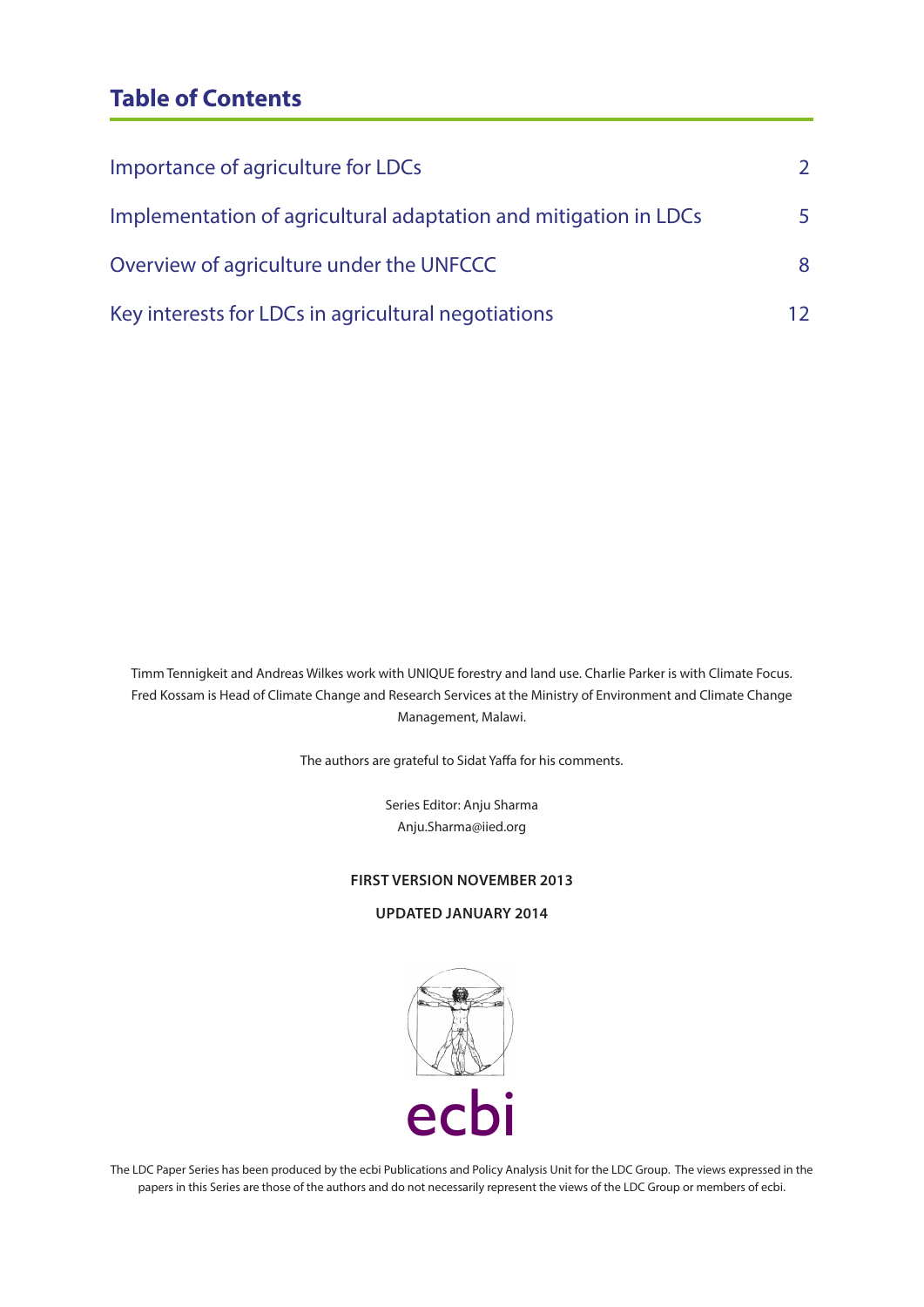# **Importance of agriculture for LDCs**

Agriculture contributes about 28 per cent of Gross Domestic Product (GDP) in Least Developed Countries (LDCs) on average, compared to around 10 per cent in middleincome countries. In some LDCs, agriculture contributes as much as 57 per cent of GDP and provides employment for a larger proportion of the workforce than in more developed countries. In general, the contribution of agriculture to GDP and employment in national economies declines as countries develop.

# **Agriculture is a critical basis for sustainable development in LDCs, contributing to employment and poverty alleviation.**

Agricultural growth is critical for overall economic growth and poverty reduction in LDCs. More than 80 per cent of the reduction in poverty worldwide has been due to development in rural areas, rather than migration to cities.<sup>1</sup> Studies suggest that for every 10 per cent increase in farm yields, there has been a  $7$  per cent reduction in poverty, $2$  and agricultural growth is at least twice as effective in reducing poverty as economic growth originating outside the agricultural sector.<sup>3</sup> In many LDCs, foreign exchange is in short supply, the main staples consumed are not generally traded internationally, and poor rural infrastructure inhibits flow of goods. Increasing domestic staple food production is therefore critical to ensuring food availability. In other countries, agricultural exports have contributed significantly to rural income growth and food security.<sup>4</sup>

# **Recent and projected trends in food security in LDCs**

Despite above average growth in total food production in LDCs, per capita food production growth has only averaged 1.3 per cent per year, with negative growth in around one third of LDCs – mostly in low-income countries and low-income food deficit countries. Projections for the coming decade suggest that output will grow at slower rates than in the past decade, mainly because of rising costs and growing resource constraints.<sup>5</sup> Agricultural output in LDCs is expected to continue to grow faster than in other economic regions, but in per capita terms growth is expected to be minimal.

# **Trade in food products is already, and will increasingly be, important to food security in developing countries.**

LDCs are expected to become increasingly reliant on food imports due to climate change. Many LDCs are projected to increase their reliance on international markets, which will increase their exposure to commodity price shifts.<sup>6</sup> Looking further ahead to 2050, population growth is projected to be a key constraint on per capita food availability for a number of LDCs, with high population growth rates projected for several sub-Saharan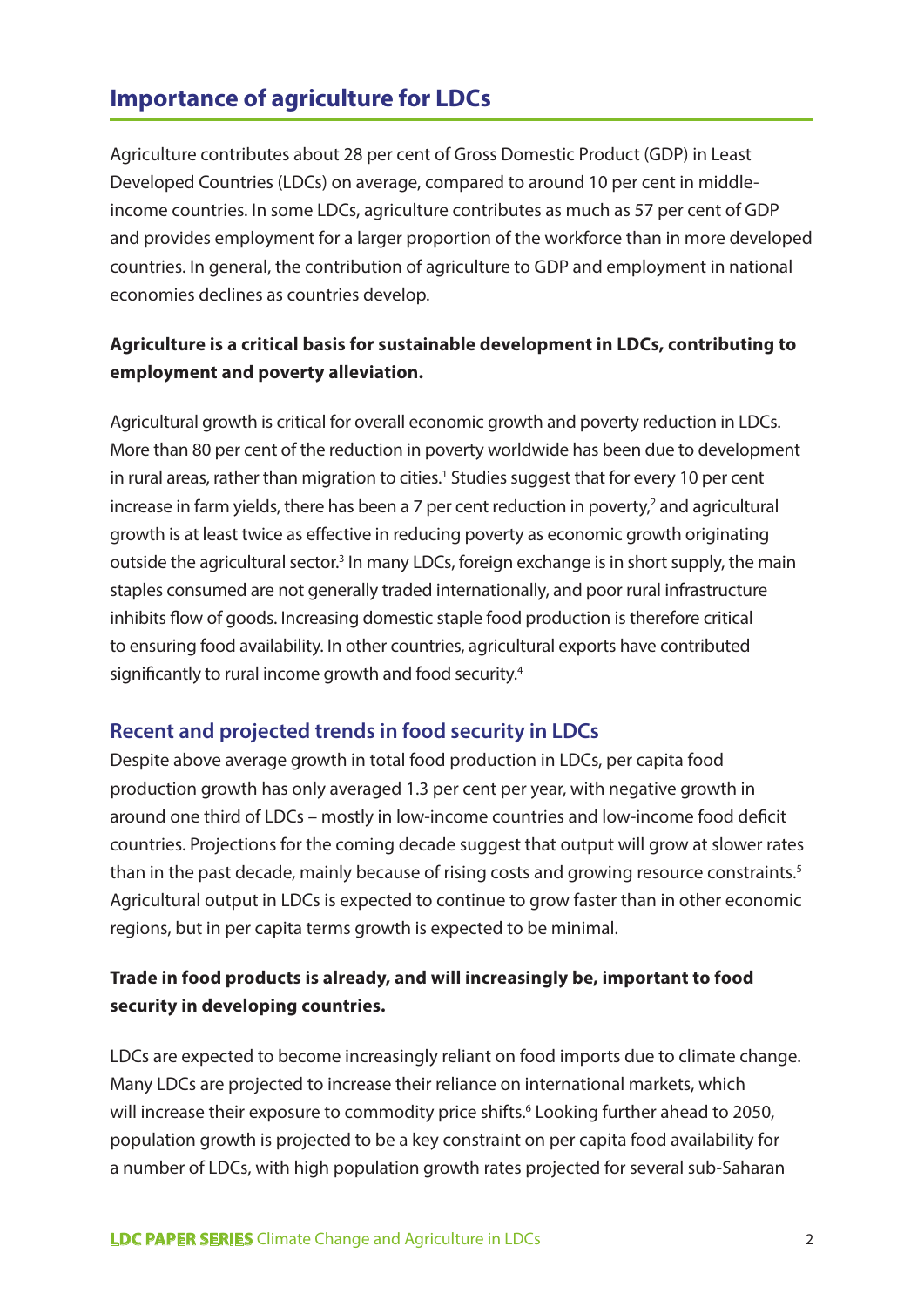African countries that have historically had high levels of food insecurity.<sup>7</sup>

A number of rules on trade policies affecting food security in LDCs are being addressed in protracted negotiations in the World Trade Organization (WTO).<sup>8</sup> Progress in the WTO negotiations is essential to increase LDCs' abilities to meet food security needs. The UNFCCC focuses on "food production", and explicitly notes that climate change mitigation measures should not restrict trade. Although the UNFCCC is not the appropriate forum to discuss trade issues, the importance of trade to food security for LDCs should not be ignored. Thus, even without further climate change impacts, unless agricultural productivity can increase significantly, rural poverty and undernourishment are likely to continue to be common in LDCs.

#### **Agriculture and mitigation in LDCs**

Globally, agriculture contributes around 10-12 per cent of anthropogenic greenhouse gas (GHG) emissions,<sup>9</sup> a figure that has been growing at around one per cent per year over the last 10 years.<sup>10</sup> Agriculture is also a driver of deforestation and other land use changes that contribute an estimated 17 per cent of total global emissions. Considering only methane and nitrous oxide emissions from agricultural production activities, GHG emissions in LDCs account for around 12.5 per cent of global agricultural emissions, and have risen at an annual average rate of 2.3 per cent per year in the last decade (*see Figure 1 on the next page*). With growth of production in developing countries projected to be faster than the global average in the coming decades, GHG emissions will continue to increase.

# **GHG mitigation in agriculture has synergies with meeting food security needs, adaptation and other agriculture sector objectives, and should be promoted in accordance with national circumstances.**

Practices that reduce GHG emissions and sequester carbon can have significant benefits for increasing yields and reducing yield variability, and for reducing production costs or increasing the efficiency of resource use. A review of more than 160 studies on sustainable land management practices finds that practices such as introducing cover crops, organic fertiliser, mulching and water harvesting consistently deliver positive yield responses, and sustainable land management generally increases soil carbon sequestration.<sup>11</sup> Where climate change constrains the availability of productive resources (such as land and water), agricultural practices that increase the efficiency of resource use are likely to promote both mitigation and adaptation to climate change, while also supporting food security. So while absolute levels of agricultural GHG emissions may continue to increase in LDCs, strategies that reduce the GHG intensity of agricultural output (GHG emissions per kg crop or livestock product) can contribute to GHG mitigation, allow increased food production and make more efficient use of increasingly limited natural resources.<sup>12</sup>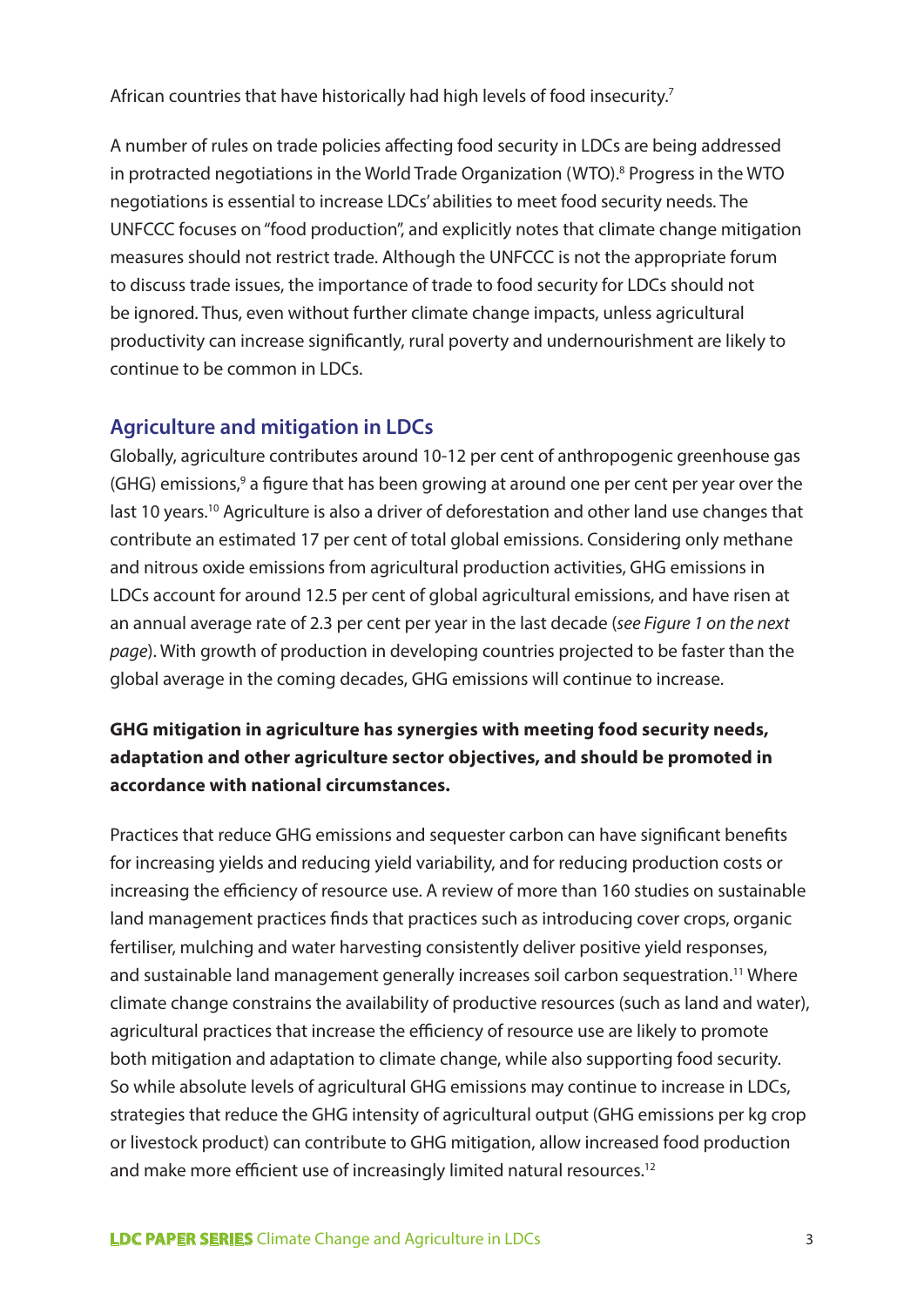

#### **Figure 1: Trend in LDC agriculture sector emissions of methane and nitrous oxide**  (million tonnes carbon dioxide equivalent, tCO<sub>2</sub>e), 2001-2010

#### **Potential impacts of climate change on agriculture in LDCs**

Projections of future climate change impacts on agriculture vary. The forthcoming Fifth Assessment Report of the Intergovernmental Panel on Climate Change (IPCC) – which will include a dedicated chapter on food security and food production – will summarise state of the art knowledge on the impacts of climate change, and is expected to emphasise even more strongly than before the effects of climate change on farmers' livelihoods and food security. Despite the existing uncertainties, most global level studies show relatively consistent results.13

# **The largest declines in crop yields are expected in tropical areas, and rates of yield decline are likely to be higher as the rate of climate change increases.**

A review of multiple studies that assessed impacts on different crops suggests that in Africa and South Asia crop yields may decline by 8 per cent by the 2050s.<sup>14</sup> In LDCs, cassava, maize and rice account for about 60 per cent of food production.<sup>15</sup> In Africa, climate change is expected to decrease maize yields by 5 per cent, but no mean change was identified for rice, while results for cassava are inconclusive. Yields of other major crops (such as sorghum and millet) are expected to decline significantly.<sup>16</sup> Extreme climate events, such as droughts, extreme heat and floods also have severe impacts on agriculture. Of 24 countries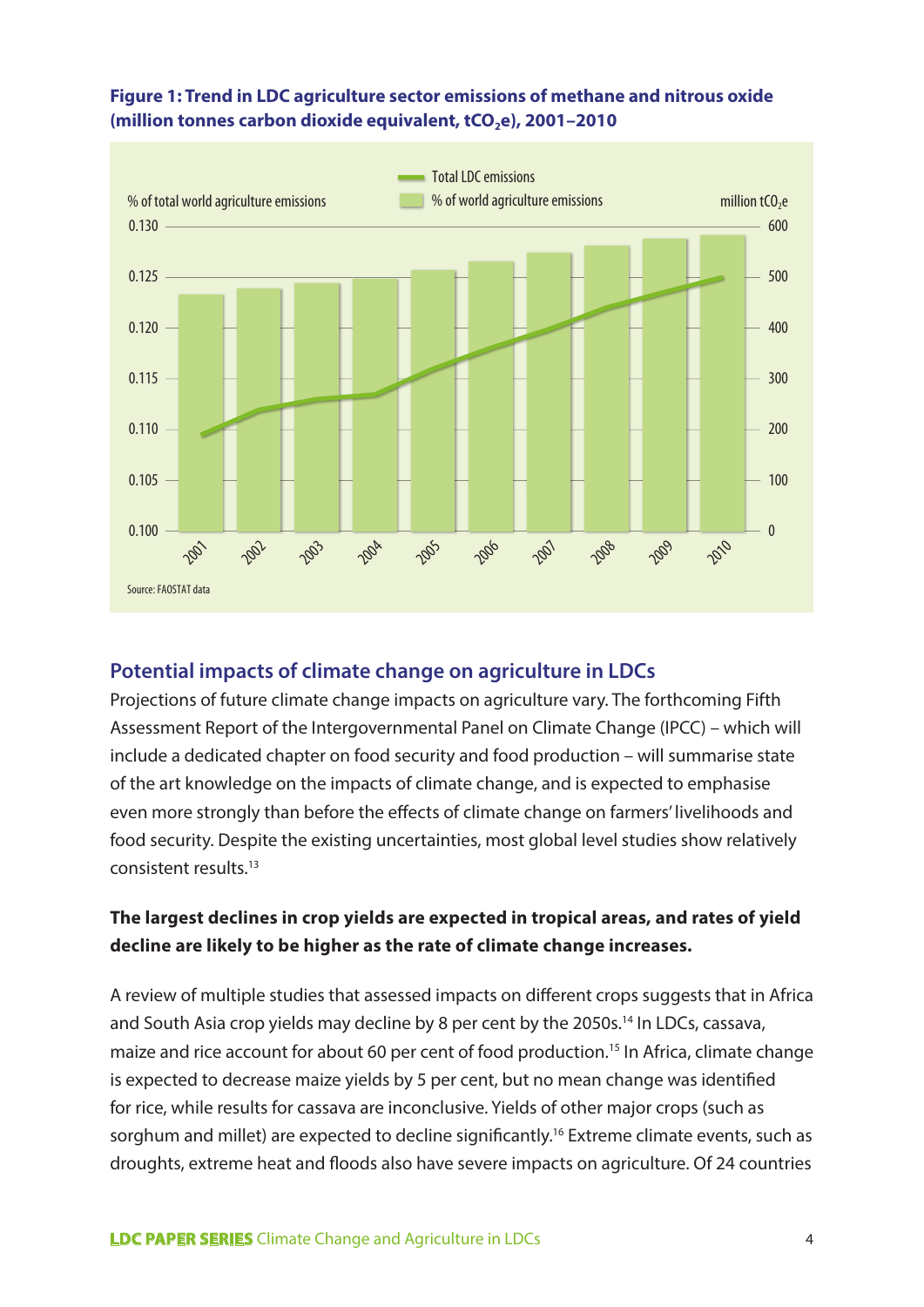identified as highly exposed to these climate hazards and also having high numbers or proportions of poor people, 17 are LDCs.<sup>17</sup>

# **Climate change is likely to exacerbate the challenge of increasing food production and eradicating poverty in LDCs and increase LDCs' dependence on food imports.**

One likely effect of climate change impacts on agriculture will be to increase LDCs' dependence on net cereal imports.<sup>18</sup> This may increase commodity prices,<sup>19</sup> further increasing the burden on foreign exchange reserves of food-importing LDCs. In addition to crop production, many LDCs are also relatively dependent on fisheries, a sector that is also potentially vulnerable to climate change,<sup>20</sup> but there is greater uncertainty with regard to the specific impacts of climate change on that sector.<sup>21</sup>

# **Implementation of agricultural adaptation and mitigation in LDCs**

# **Agricultural adaptation in LDCs**

LDCs and other developing countries are keenly aware of the challenges that climate change poses for agricultural production. More than 90 per cent of LDCs listed agricultural needs in their Technology Needs Assessments (TNAs),<sup>22</sup> and of 490 projects listed in LDC National Adaptation Programme of Action (NAPA) documents, around 100 are mainly related to food security, while most of the remaining projects are closely related to agriculture (*see Figure 2 on the next page*).23 Discussions on agricultural adaptation – including some submissions from Parties in relation to the agriculture discussions – list production technologies and techniques that have adaptation benefits, and many projects listed in NAPAs and supported by adaptation finance promote technologies that are expected to have adaptation benefits.

# **Support for identifying and implementing effective adaptation policies and measures in the agriculture sector is an urgent priority for LDCs.**

Just as the shift from NAPAs to National Adaptation Plans (NAPs) offers the potential to support developing countries in developing coherent institutional, policy and regulatory frameworks for mainstreaming climate change in longer-term national planning, increasing attention needs to be paid to strengthening institutions and mainstreaming of climate change concerns in planning for agriculture and closely related sectors. These concerns are reflected in recent submissions by LDC Parties, which stress the importance of capacity building for research, policy development and implementation.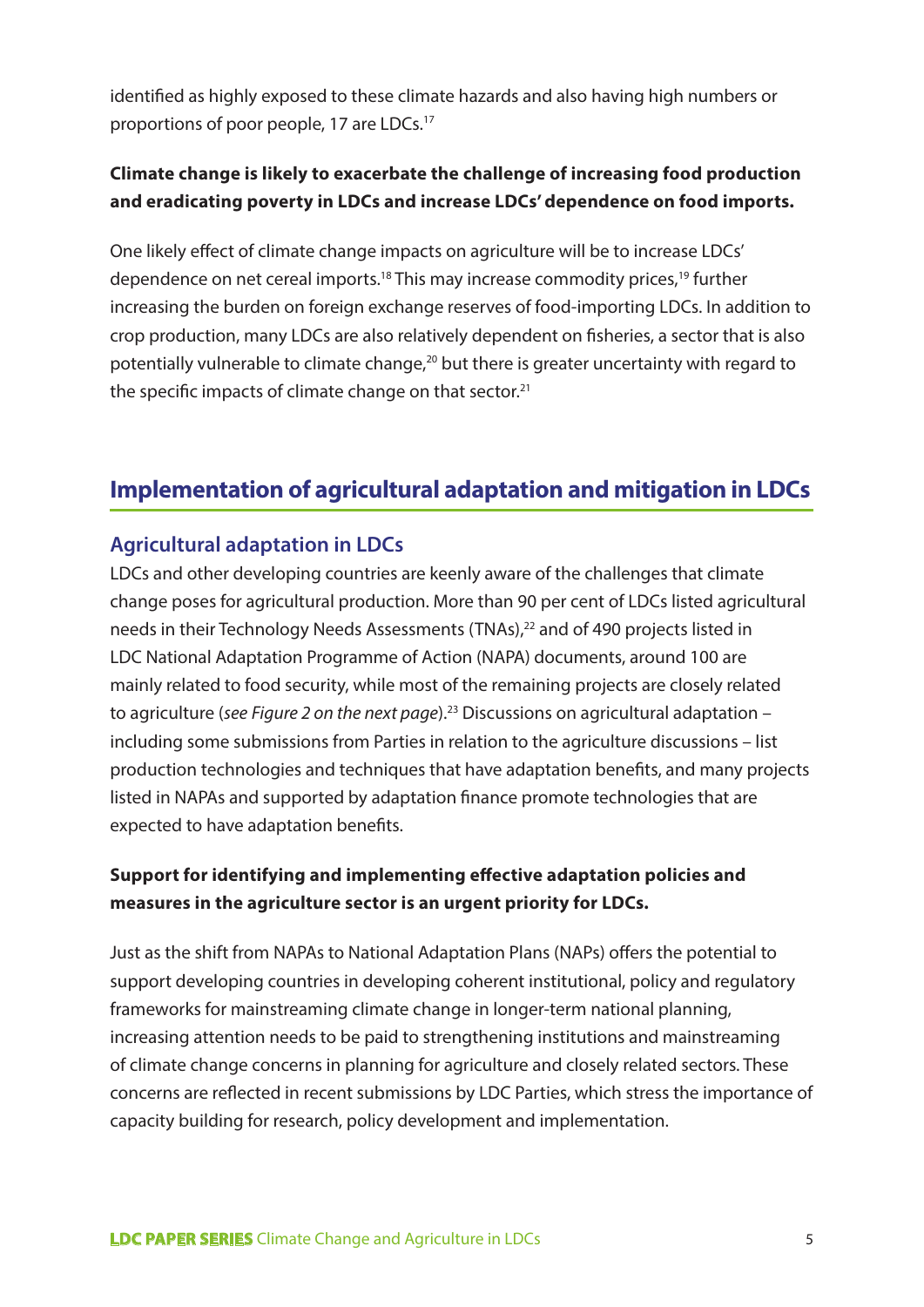

#### **Figure 2: NAPAs priority projects mainly related to agriculture**

# **Agricultural mitigation in LDCs**

# **Sustainable development benefits of adopting agricultural practices provide the primary motivation for developing countries to promote GHG mitigation in the agriculture sector.**

A relatively large number of developing countries have indicated their intention to  $i$ mplement agricultural mitigation activities, $24$  and at least three LDCs have advanced mitigation practices in their national climate-resilient development strategies. With the exception of submissions by eight middle-income countries, $25$  all of the Nationally Appropriate Mitigation Action (NAMA) submissions that mention agriculture come from African countries.

Many of the proposed actions (such as crop residue management, restoration of degraded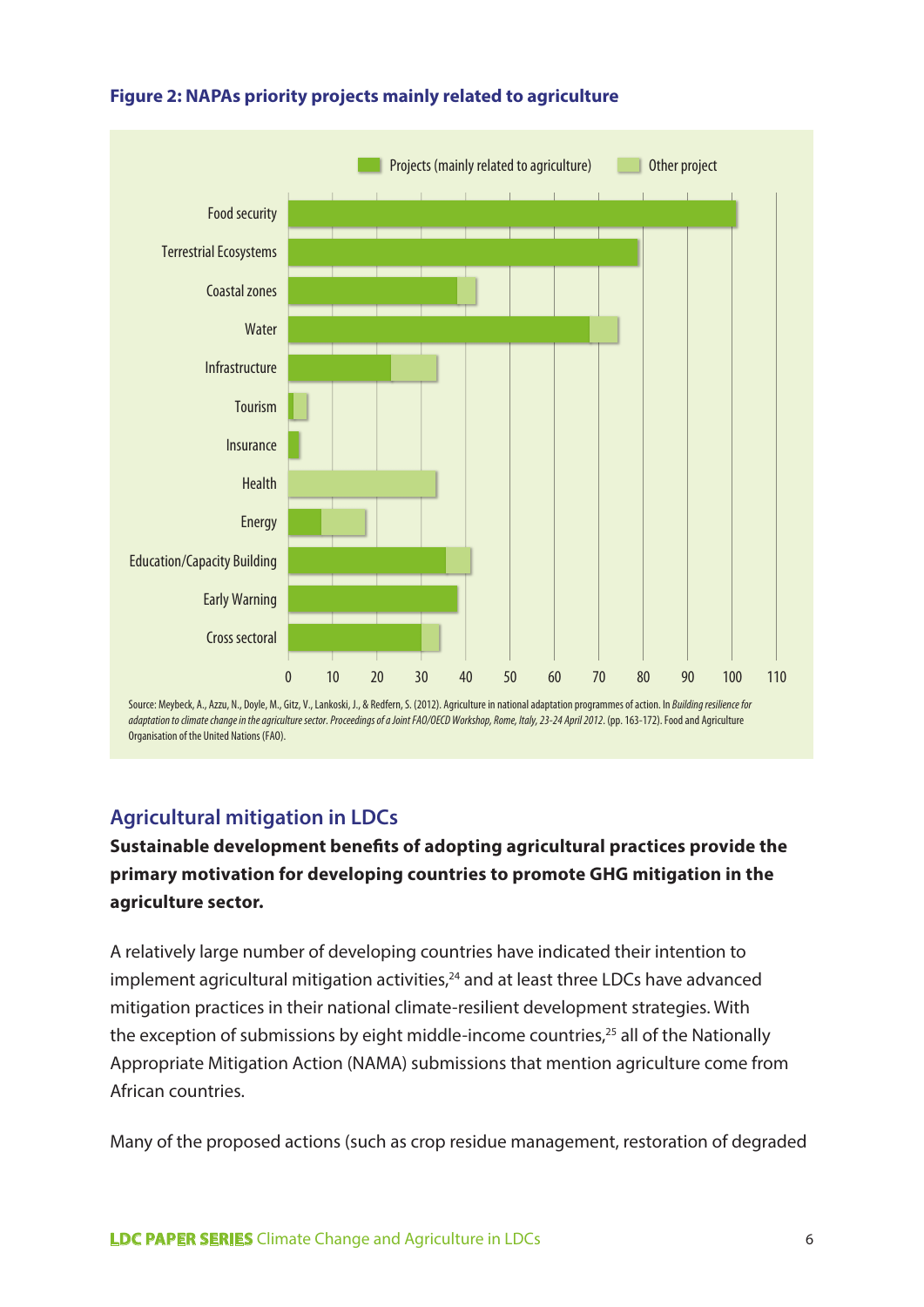cropland and grasslands, introduction of more efficient irrigation and fertilisation techniques) also figure prominently in many countries' agricultural investment and adaptation plans. For example, Ethiopia's 'Climate-Resilient Green Economy Strategy' identifies benefits of adopting a low-emission agricultural development pathway that include contributing to reductions in deforestation and soil erosion by reducing the need for agricultural expansion as the country's growing food demand is met. Tuvalu's 'National Strategic Action Plan for Climate Change and Disaster Risk Management' identifies methane recovery from pig waste as a priority to address both waste management and GHG emissions.

#### **Climate finance for agriculture in LDCs**

A UNFCCC assessment suggests that the additional costs of adapting to climate change in agriculture in developing countries will amount to more than US\$ 3 billion by 2030.<sup>26</sup> Most of this is due to capital investments, with smaller – but still substantial – requirements for agricultural research and extension. More recent analysis of Africa's agriculture sector suggests that the sector's annual investment need is around US\$ 48 billion (*see Table 1 below*). In addition, US\$ 3 billion is needed to avoid the effects of climate change on nutrition. Considering that sustainable agricultural land management (SALM), waste management, and agricultural intensification in areas at risk of deforestation have GHG mitigation cobenefits, the technical potential for investment in African agriculture from mitigation finance is estimated at between US\$ 10–20 billion, indicating that a substantial amount could potentially be raised from climate finance. By comparison, developed country aid to African agriculture in 2011 was US\$ 3.1 billion, representing less than 8 per cent of total aid.<sup>27</sup>

| <b>Financing needs</b>                                   | <b>Billion US\$ per year</b> | <b>Remarks</b>                                           |
|----------------------------------------------------------|------------------------------|----------------------------------------------------------|
| Agriculture                                              | 48                           | Excludes climate related investments                     |
| Adaptation                                               | 3                            |                                                          |
| Mitigation (SALM and waste management)                   | $2.6 - 5.3$                  | Assumes abatement costs of US\$ 10-20/tCO <sub>2</sub> e |
| Mitigation (avoiding 75 per cent of total deforestation) | $8.1 - 16.2$                 | Assumes abatement costs of US\$ 10-20/tCO <sub>2</sub> e |

#### Table 1: Agricultural financing needs in Africa<sup>28</sup>

#### **Concerted effort is needed to mobilise climate finance in the agriculture sector**

LDCs require substantial support to make the investments required to meet agricultural development needs, and climate finance is a potential source of investment to support adoption of agricultural practices with adaptation, mitigation and food security benefits. At present, however, less than one per cent of climate finance is invested in the agriculture sector.<sup>29</sup> National agriculture, food and nutrition security investment plans should be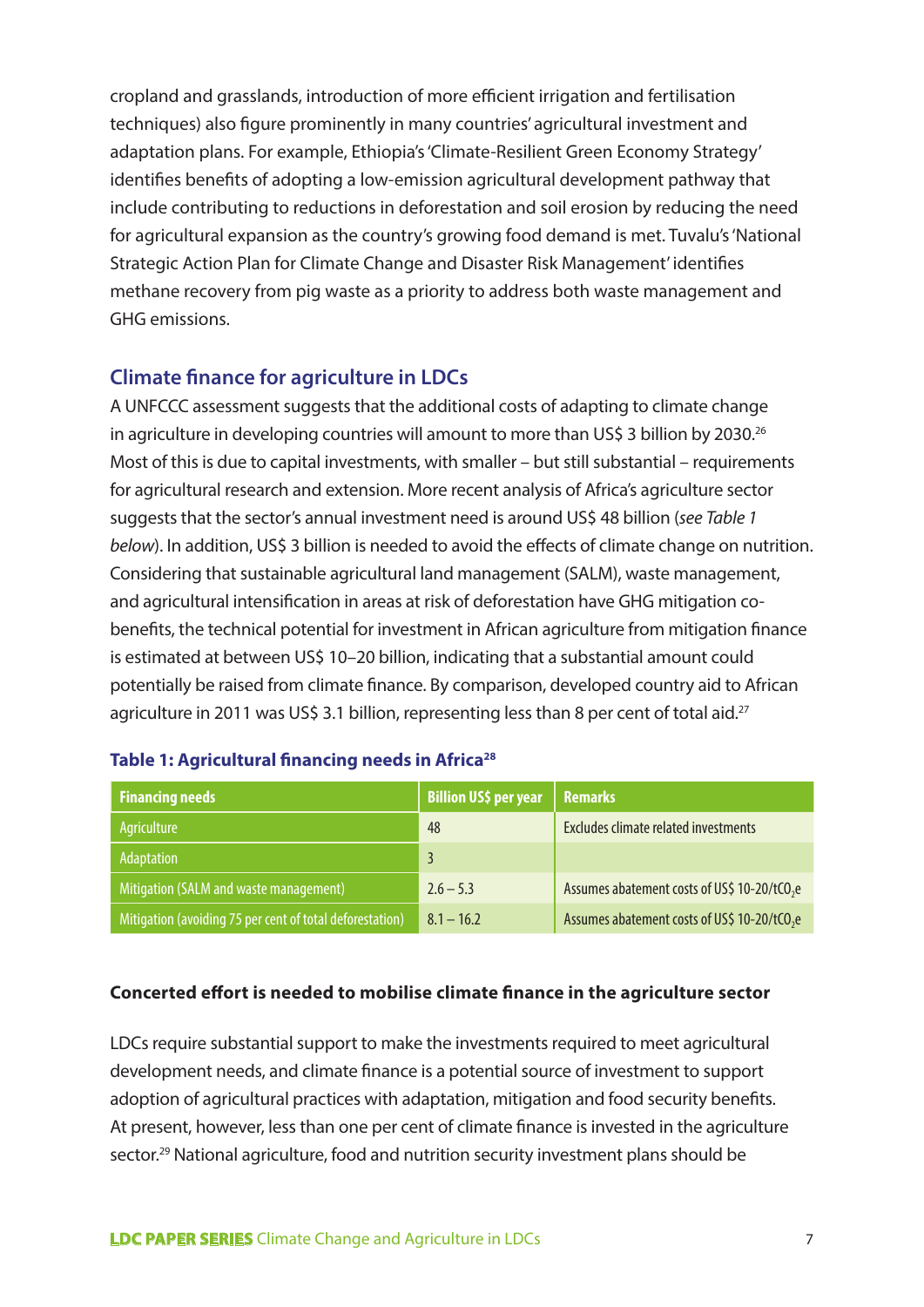the primary framework for channeling climate finance to support prioritised national investments in agriculture. Alignment can be enhanced if climate change adaptation and mitigation are more comprehensively considered in agriculture sector investment planning.30

# **Overview of agriculture under the UNFCCC**

Agriculture under the UNFCCC has always been a high priority for LDCs. Despite the goodwill of a number of negotiation blocks, progress on agriculture in the negotiations to date, however, has been slow. Progress was seen at the 38th session of the Subsidiary Body for Scientific and Technological Advice (SBSTA) in June 2013 when Parties and observer organisations were invited to make submissions on agriculture and adaptation; yet, this was stymied at COP 19 in Warsaw, in November 2013, when discussions were blocked during the in-session workshop on these issues at SBSTA 39. Agriculture continues to become more prominent in the negotiations, so many are still hopeful that a work program on agriculture can be established to address food security, adaptation and mitigation under the COP. Additionally, negotiators and observers are working on how agriculture could be incorporated into the broader post-2020 land-use framework within the UNFCCC.

# **Evolution of agriculture in the climate change negotiations**

At the Rio Summit in 1992, Parties highlighted that climate change should be limited to a level that does not threaten food security. This was reinforced in Article 2 of the UNFCCC:

"… stabilization of greenhouse gas concentrations in the atmosphere… should be achieved within a time-frame sufficient to allow ecosystems to adapt naturally to climate change, to ensure that food production is not threatened and to enable economic development to proceed in a sustainable manner."

In the 2007 Bali Road Map, all Parties agreed to policy approaches and positive incentives to reduce deforestation and forest degradation, and to treat agriculture within the Ad Hoc Working Group on Long-term Cooperative Action under agenda items on cooperative sectoral approaches and sector-specific mitigation actions. As a follow-up, a technical paper on agricultural mitigation challenges and options<sup>31</sup> was presented in 2009, and a dedicated group was established to draft a text proposing a decision on agriculture.<sup>32</sup> This text was discussed in Copenhagen at the fifteenth Conference of Parties (COP 15), but never agreed amidst the general failure to reach consensus.

In 2011 at a meeting in Bangkok and later during SBSTA 34 in Bonn, a number of countries,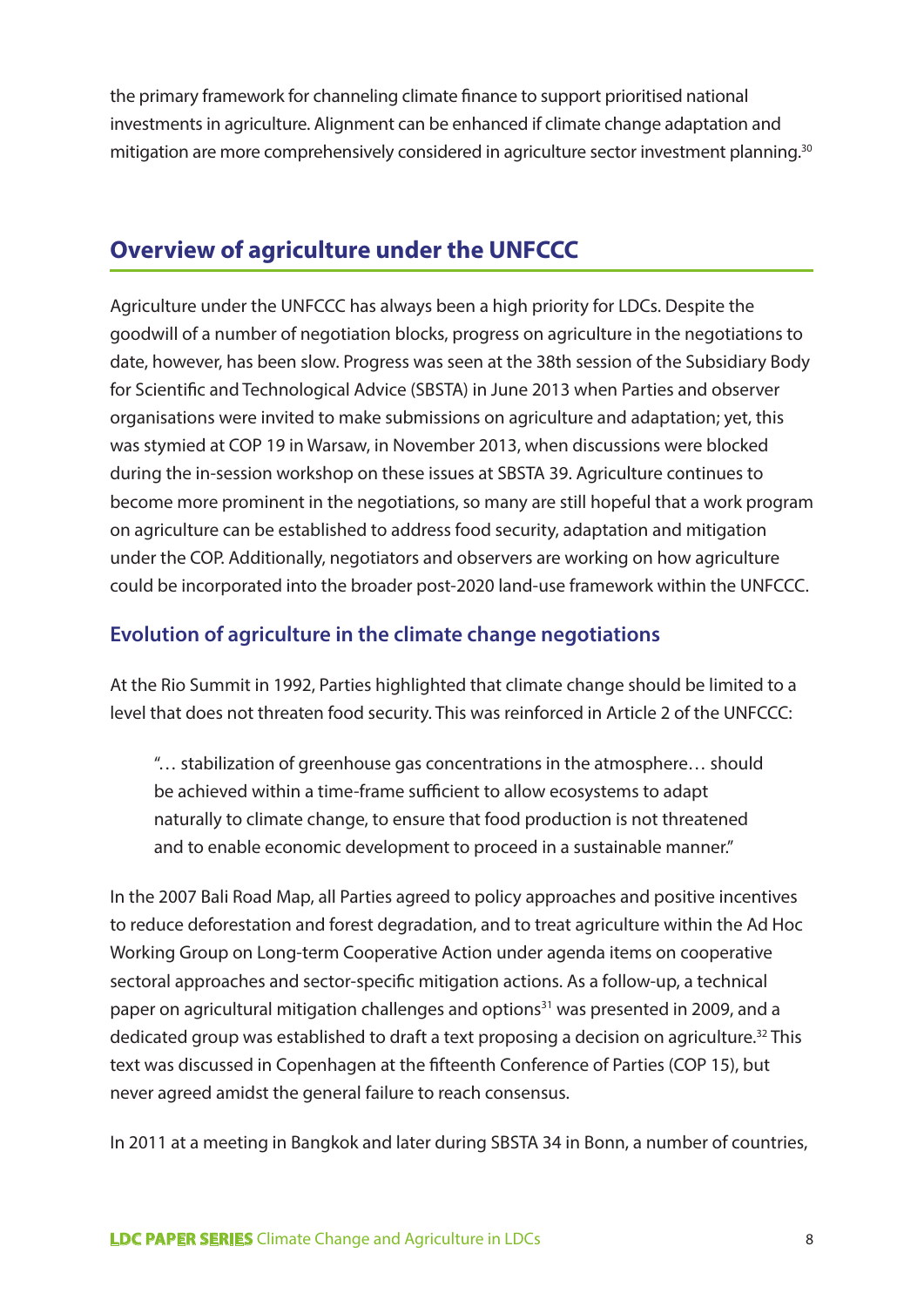including Canada, New Zealand and Switzerland, called for agriculture to be discussed under additional matters and not under sectoral mitigation approaches, since this would better reflect the fact that adaptation is the main objective for LDCs and other agriculturebased economies. At COP 17 in Durban later in 2011, Parties agreed to decouple agriculture from sectoral mitigation approaches, and to exchange views on agriculture.

At SBSTA 36 in 2012 submissions were received on agriculture,<sup>33</sup> but during the negotiations there was no consensus on how to deal with mitigation and adaptation issues. The dialogue on this subject continued and Parties agreed in Bonn in June 2013 to call for submissions specifically on the state of scientific knowledge regarding adaptation in the agriculture sector in the context of sustainable development and food security.<sup>34</sup>

#### **Summary of submissions on agriculture**

In May 2012, 23 submissions were made in response to the call,<sup>35</sup> of which seven were from LDCs (Bangladesh, Burundi, Malawi, Tanzania, The Gambia on behalf of LDCs, Uganda, and Zambia). Areas of common concern among all Parties included:

- Recognition of the **importance of agriculture for food security, employment and economic development**, especially for developing countries;
- **The need for improved knowledge** of the impacts of climate change on agriculture; and
- **The importance of promoting adaptation** measures in agriculture.

Most submissions from both LDCs and other Parties acknowledged the relevance of GHG mitigation in agriculture, though there were differences of perspective, which included:

- **Support for mitigation as a co-benefit** of pursuing food security (for instance, through reduced emissions intensity as a result of increased productivity);
- **Targeting synergies between mitigation and adaptation and food security**, and attention to avoiding trade-offs that compromise food security; and
- A focus on adaptation to climate change only.

Some submissions from LDCs and other developing countries noted that concern with GHG emissions should not present a barrier to trade in agricultural goods nor constrain domestic agriculture and food security policies, and that discussions should not consider mitigation commitments on the part of developing countries, the latter reflecting concerns with broader discussions within the UNFCCC process.

The submissions show a common concern among Parties to improve the knowledge base on climate change impacts and adaptation and mitigation measures, capacity building and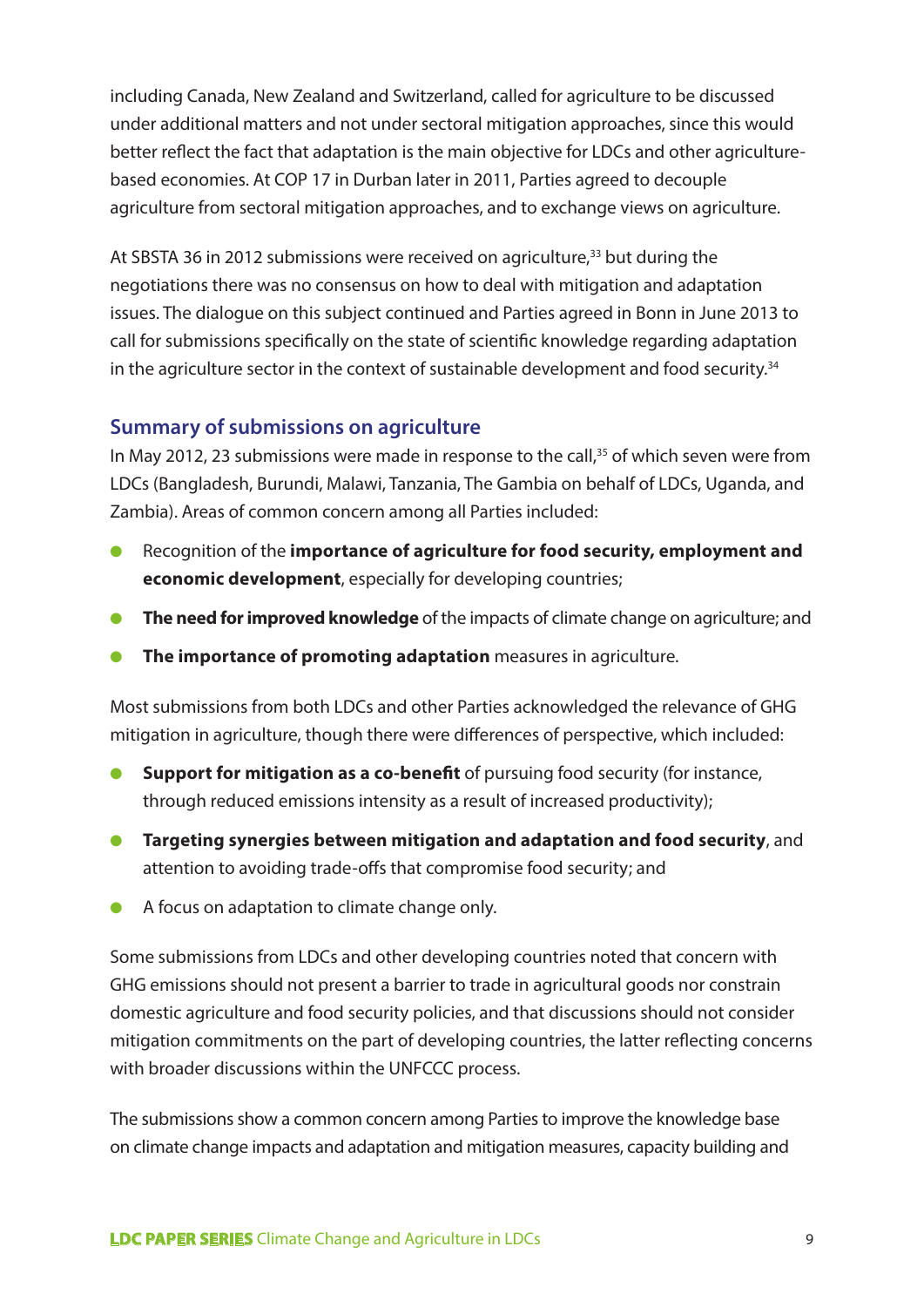technology transfer, and a need to consider financing mechanisms. Although recognition of the need for transfer of agricultural technologies and techniques was common to submissions by many Parties, this issue is potentially complicated by the possible implications for access to genetic resources, which is a contentious issue also discussed by the WTO.36

Submissions on agriculture in 2013<sup>37</sup> focused on the current state of scientific knowledge on how to improve resilience in agricultural systems, while taking into account the diversity of the agricultural systems.<sup>38</sup> Among the 15 submissions, five were from LDCs (Burundi, Malawi, Mali on behalf of the Like-minded Developing Countries, Nepal on behalf of the LDC group, and Zambia).

The submissions from LDCs raised the following key issues:

- **Agriculture in LDCs is particularly vulnerable to the adverse effects** of climate change, including both slow-onset climate change and extreme events;
- **Food security and adaptation to climate change are priorities** in the agriculture sector; and
- **Priority areas for support** include capacity building for impact assessment, research on adaptation and co-benefits, and integration of indigenous, traditional and sciencebased knowledge and practices.

Submissions by other Parties also focused on the vulnerability of the sector and the need for improved knowledge and capacities for assessment of climate change impacts and adaptation options. While only one LDC submission placed significant emphasis on mitigation in agriculture, four submissions by developed country Parties noted the importance of synergies between adaptation and mitigation, and one suggested that discussions on adaptation should be followed up with a similar process focusing on GHG emissions in the context of food security and socioeconomic development. Intellectual property rights on plant and animal genetic resources were noted in one submission as an obstacle to technology transfer to support adaptation in LDCs.

Across developed and developing countries, both sets of submissions indicate broad consensus on the following issues:

- In developing countries and LDCs in particular **adaptation is a more important objective than mitigation in the agriculture sector.**
- **There is a common need for improved assessment of climate change impacts** as well as capacity development to support adaptation in the agriculture sector.
- Agriculture is an important source of emissions that should be addressed in the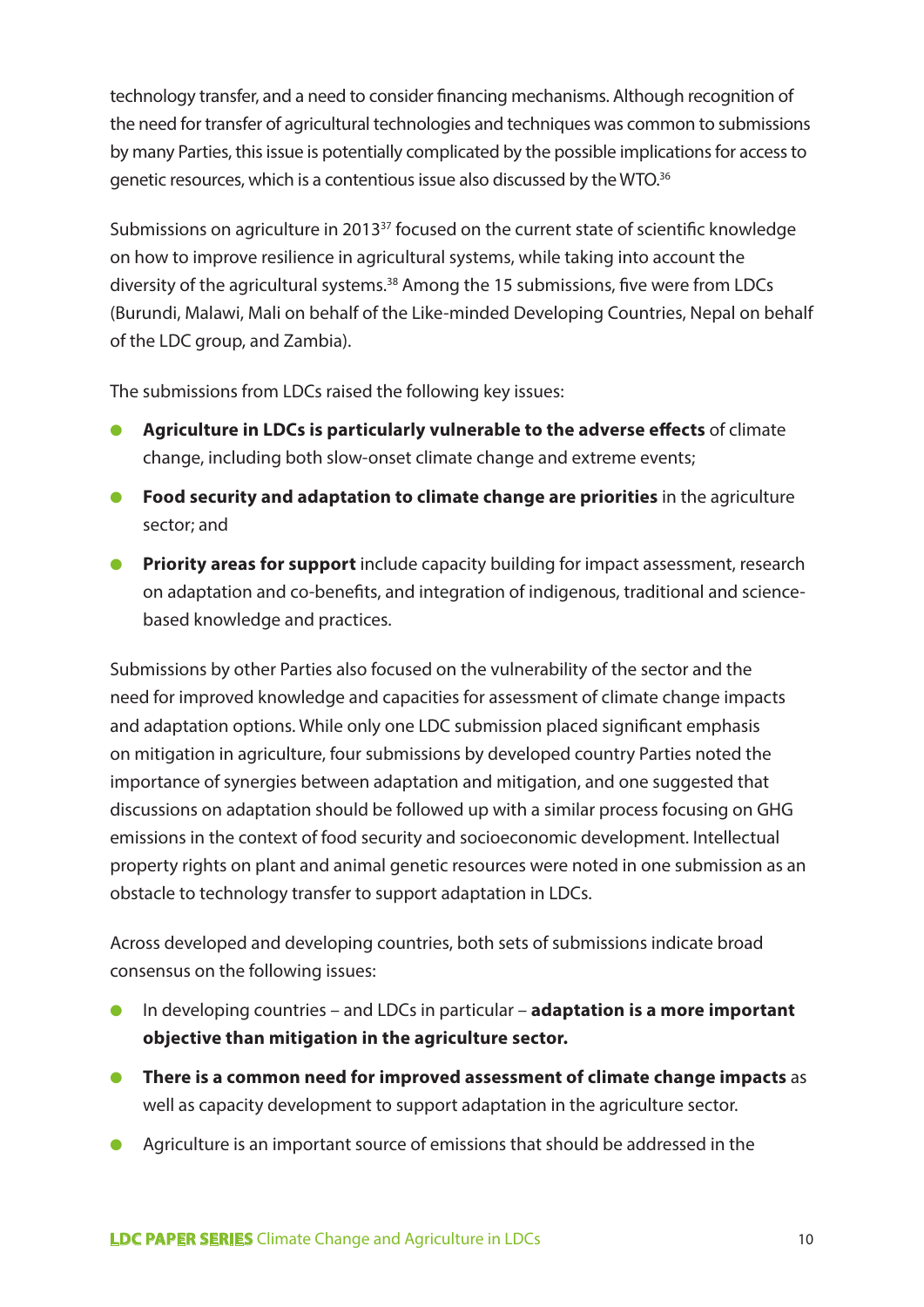#### context of **synergies between food production, adaptation and mitigation**.

It is worth noting that, although individual Parties may oppose consideration of mitigation due to concern that attention to mitigation might detract from the paramount importance of adaptation in the agriculture sector, no Parties' submissions support prioritising mitigation without consideration of implications for food security.

#### **Other UNFCCC forums for discussions relating to agriculture**

#### Nairobi Work Programme (NWP)

Agricultural adaptation has been discussed under the NWP since it started in 2006 at COP 12 in Nairobi. A recent submission from LDCs indicates that although the five-year programme generated a lot of knowledge, this did not trickle down to the national or sub-national level to inform selection and implementation of practical, effective and high priority adaptation actions.39 The submissions suggest that the NWP should be better integrated with the work of the Adaptation Committee established after COP 16 in Cancún in 2010 in order to promote coherent and tangible action.

#### LDC Work Programme

The LDC Work Programme mainly deals with issues related to adaptation knowledge and capacity building, preparation of NAPAs, and implementation and monitoring. NAPs, which will build upon the experiences in development and implementation of NAPAs, are a key instrument to address adaptation needs in LDCs. The NAPs will provide an opportunity for LDCs to plan and implement medium and long-term adaptation actions while addressing immediate and urgent adaptation through the NAPAs. Given that most actions in NAPAs relate to agriculture, the NAP process provides a suitable framework for integrating technical support with national planning processes.

#### Technology Mechanism

The Technology Mechanism of the UNFCCC is relevant to adaptation in agriculture. In the TNAs of developing countries, more than 40 per cent of the adaptation technologies and 25 per cent of mitigation technologies relate to agriculture and forestry.<sup>40</sup> Work on TNAs is now being followed up through the Technology Executive Committee (TEC) with work on Technology Road Maps (TRMs) – action plans for technology deployment, which can strengthen the implementation of NAPAs or NAMAs.41 To date, most TRMs have focused on mitigation and very few on adaptation, but some experiences from LDC agriculture sectors have been shared in recent discussions. The TEC is in the process of elaborating how to strengthen its linkages with other institutional arrangements under the UNFCCC.<sup>42</sup>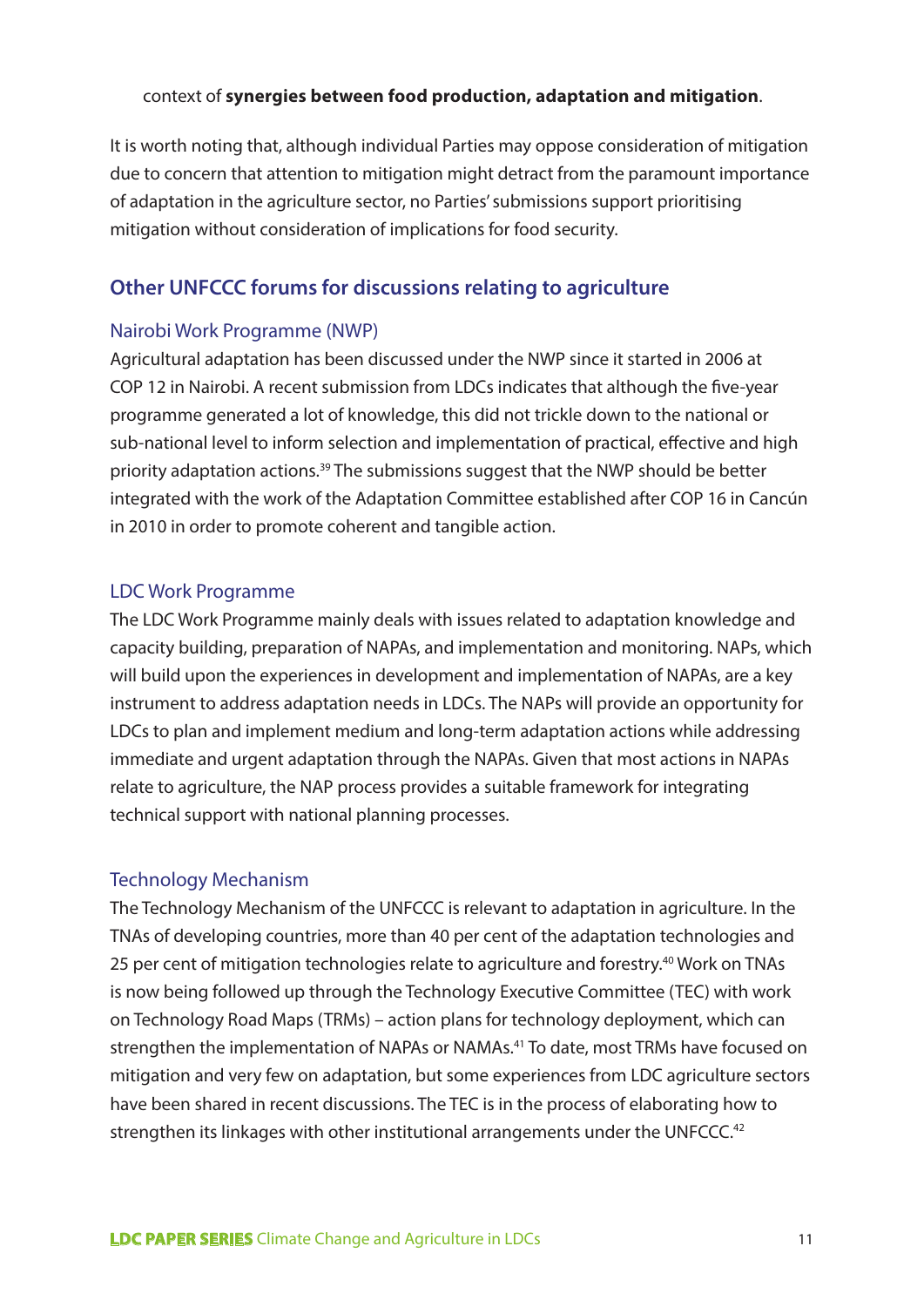#### Loss and Damage Work Programme

The Work Programme on Loss and Damage is another UNFCCC agenda item of high relevance for LDCs. Loss and damage is a consequence of the lack of ambitious efforts to reduce emissions and address adaptation needs triggering climate-related disasters, as recently described in the World Bank report, *Turn Down the Heat*. 43The topic has been discussed within the UNFCCC for quite some time, but still lacks clear definition.<sup>44</sup> Depending on the preferred entry point, it focuses on insurance and risk transfer or on disaster risk reduction. Both of these topics are highly relevant to agriculture, since yield variability due to climate variability is a common characteristic of LDC agriculture, and extreme climate events such as droughts and floods are expected to increase in many parts of the world due to climate change.<sup>45</sup>

# **Key interests for LDCs in agricultural negotiations**

LDCs have been actively involved in the discussions and negotiations on agriculture for quite some time. These discussions are directly relevant to addressing the current and future impacts of climate change on the poor in LDCs through effective adaptation and mitigation strategies. The upcoming Fifth Assessment Report of the IPCC – which will include a dedicated chapter on food security and food production – is expected to be of crucial importance for discussions of agriculture, and could be a 'game-changer'. LDCs expect that the report will emphasise the effects of climate change on farmers, and on livelihoods and food security, even more strongly than before.

The Ad Hoc Working Group on the Durban Platform for Enhanced Action (ADP) has the mandate to discuss a legal instrument or an agreed outcome with legal force under the UNFCCC to be implemented from 2020. Developing an explicit treatment of agriculture in the future agreement will put issues related to agriculture at the centre of global policy discussions concerning the role of agriculture in food security and emissions reduction, as enshrined in Article 2 of the UNFCCC.

Decisions from 2013 conference in Warsaw provide guidance on reporting of LULUCF activities which has implications for agriculture in the post-2020 agreement.<sup>46</sup> This includes the adoption of a new reporting format for LULUCF activities, and the application of the IPCC's 2006 Guidelines for National Greenhouse Gas Inventories and 2013 revised good practice guidance on various aspects of reporting to LULUCF reports. The adoption of the 2006 IPCCC Guidelines is significant, as the guidelines integrate reporting on agriculture and other land use emissions (including forestry), which were previously reported separately. This provides an important first step toward a more integrated accounting framework for land use emissions in a future agreement.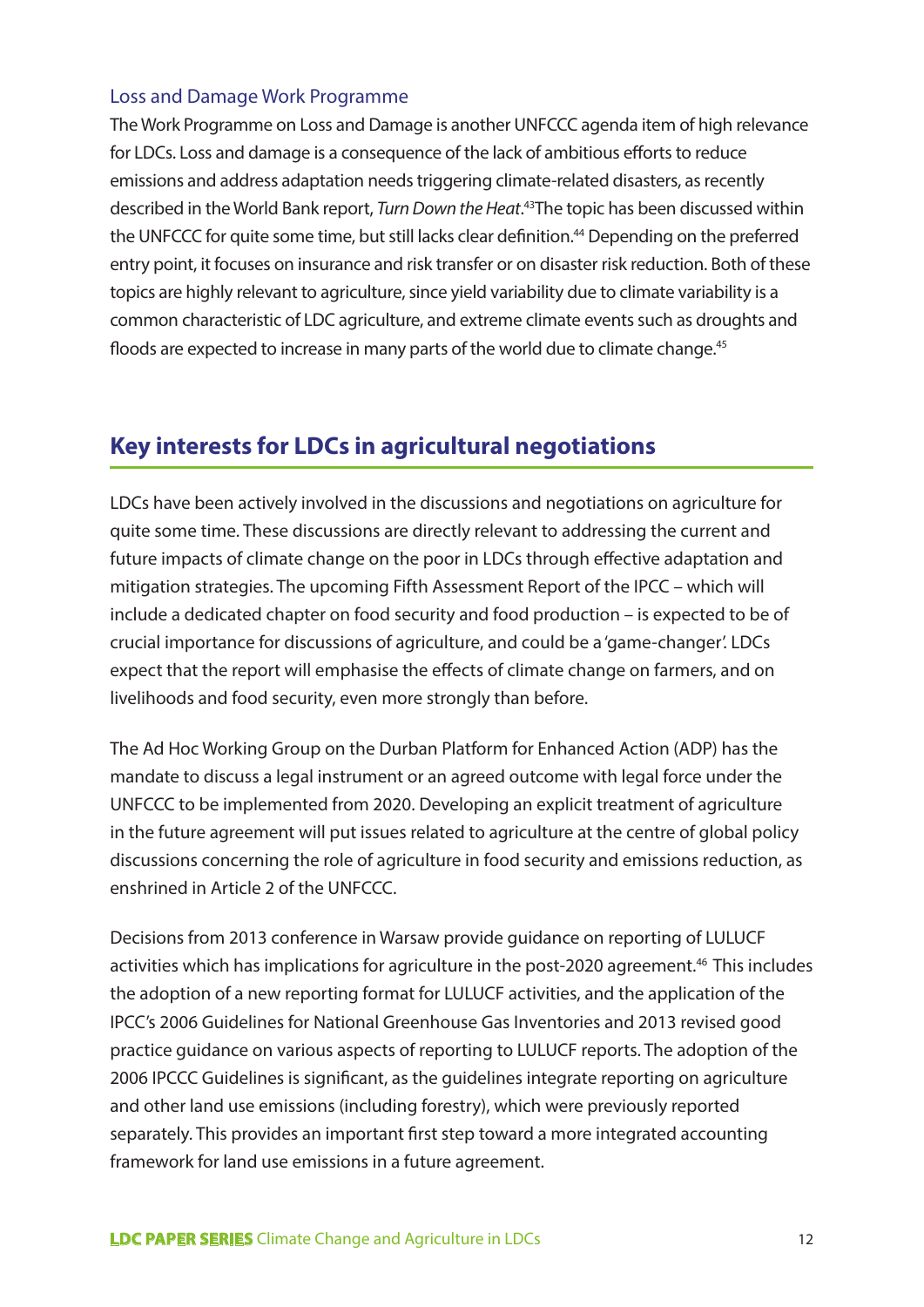With this in mind, the following key areas should be the focus in future discussions.

#### **Developing a SBSTA work programme on agriculture**

The in-session workshop on agriculture at COP 19 in Warsaw was intended to provide an unprecedented opportunity to build an open dialogue on SBSTA's next steps towards achievement of the UNFCCC's objectives in the agriculture sector. The workshop agenda included consideration of the possible roles of all the relevant UNFCCC and Kyoto Protocol programmes and financial mechanisms that are necessary to support equitable, food-secure, sustainable, and climate resilient agriculture. Shortly after the workshop was opened and talks began, however, progress was blocked and no draft decision for consideration and adoption at COP 19 was developed. Many attribute the shutdown of the discussions to emerging country Parties who feared they would be targeted to reduce their agricultural emissions.

While this poses a significant setback, the possibility continues for the COP to adopt a work programme on agriculture if Parties re-open the discussions. The LDC Group Chair stated at the closing of SBSTA 39 at COP 19 that the "LDC Group looks forward to considering the report of the in-session SBSTA 39 workshop, along with the submissions and views the Parties expressed there. Using these views, together with the elements agreed at SBSTA 38, the LDCs hope that Parties will be able to determine a way forward at SBSTA 40."<sup>47</sup>

The ongoing COP discussions will focus on adaptation, which is the main priority of LDCs, and also a significant concern of more developed Parties. Notwithstanding this, given the important synergies between mitigation and adaptation, the issue of agricultural mitigation should be added to the agenda of a SBSTA work programme on agriculture.

Given low levels of national capacity for scientific assessment, LDCs and other developing countries have a particular need for support with improved assessment and understanding of climate change impacts and risks and assessment of adaptation options. In many LDCs, and for LDCs as a group, systematic assessment of agricultural climate risks has not yet been conducted, and existing studies have rarely been conducted at appropriate levels of resolution to be able to inform decision-making.

There is a need for targeted assessment of the effects of key elements of the global climate system (such as El Niño and La Niña) on individual LDCs, and for capacity building in modelling and prediction. Investments in weather monitoring infrastructure and capacities for high resolution seasonal rainfall forecasting are urgently needed. In the face of gaps in scientific knowledge and significant uncertainty, support for identification of robust adaptation options, and assessment of their costs and benefits, the availability of relevant technologies or techniques and barriers to adoption can all contribute to supporting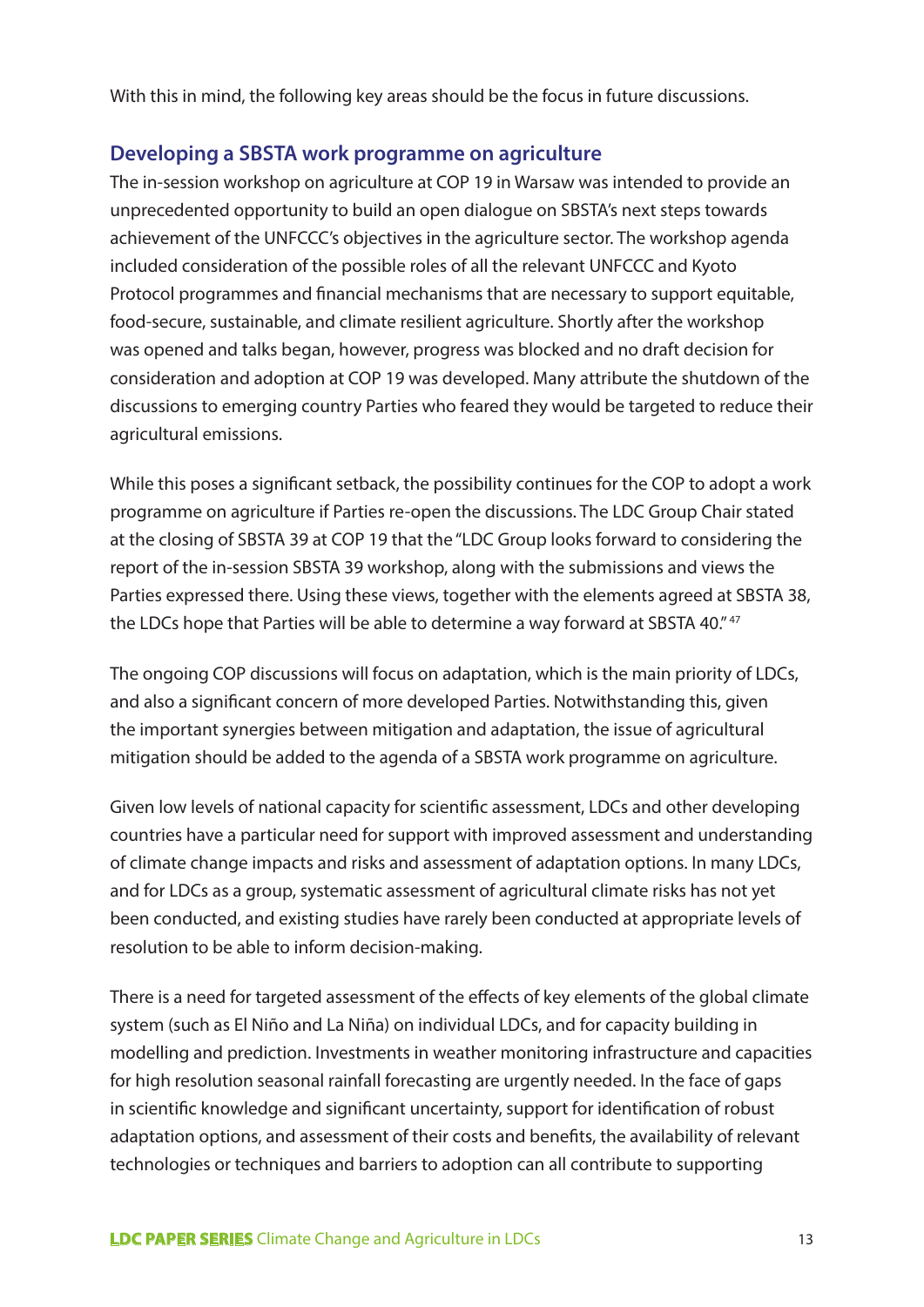agricultural adaptation planning in LDCs.

Options should be considered in an integrated manner, including not only on-farm adaptation technologies, but also the policy, institutional and market responses (such as insurance, credit, income diversification).<sup>48</sup> There is strong interest in insurance mechanisms to offset production losses due to climate risks, and both technical support and investment are required to ensure that insurance schemes and policy support mechanisms are well designed, and that meteorology infrastructure is in place to support the development of index-based schemes.49

Considering also the relatively high dependence of many LDCs on food trade, it is also relevant to understand the projected impacts of climate change on production of the main food commodities globally, and their implications for food trade prices. SBSTA can support improved availability of scientific knowledge and assessment through assessments, production of technical papers and workshops.

# **Support for the development and elaboration of national integrated plans for climate resilient agriculture.**

Food security is already a key issue in LDCs, many of which have agriculture-based economies. Population growth, climate change and rising agricultural input and food prices are expected to increase the challenges faced. Each country will need to integrate climate change concerns into their agricultural development plans, considering the implications for food security of future development pathways, expected climate change impacts, adaptation options and mitigation options that contribute to national food security and environmental management objectives. Options should be considered in an integrated manner, including not only on-farm adaptation practices, but also market responses (such as insurance, credit, income diversification), institutional and policy changes and finance mechanisms.50

Support will be needed by LDCs to assess climate change impacts, identify risk management and response mechanisms, to integrate these into agricultural development plans and to implement climate resilient agricultural development plans. Considering the under-investment in agricultural advisory services in past decades, international support for early action investment with in building climate resilient agriculture is of paramount importance for LDCs.

**Support to undertake research and technology development, transfer and diffusion of practices that will enhance adaptation and mitigation in the agriculture sector.**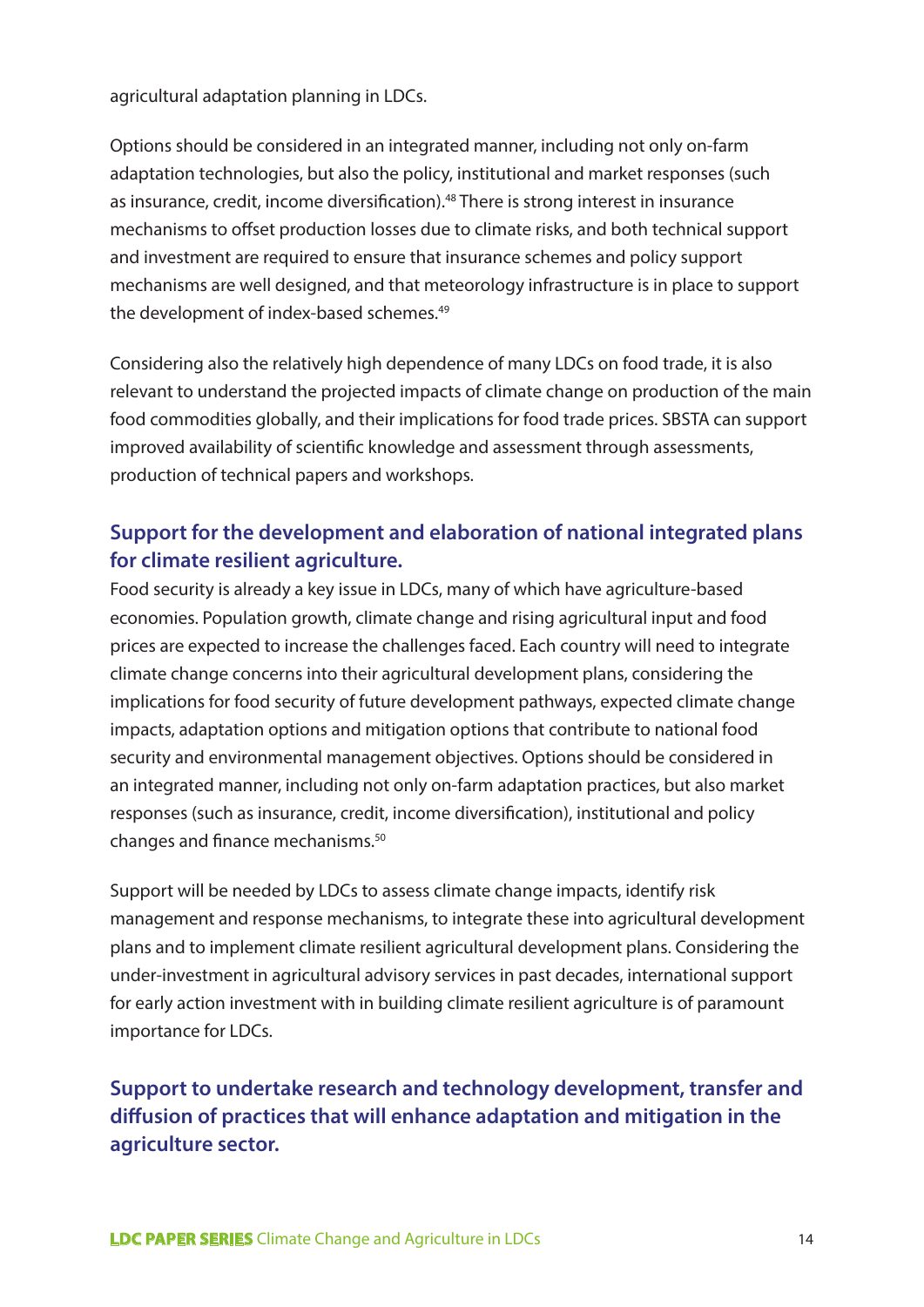Agriculture in LDCs in the context of ongoing climate change faces multiple challenges of producing more food, more efficiently, under more volatile production conditions, with reductions in GHG emissions from food production and marketing.<sup>51</sup> Meeting these challenges will require research and technological development as well as enhanced systems to promote technology adoption in LDCs. In general, investments are required in public agricultural research capacities in LDCs that target improvements in agricultural productivity, resilience in the face of increasingly variable growing conditions, improvements in water use efficiency and reduced input intensity. Some key areas for innovation include: increasing yields through new breeds and crop cultivars and access to irrigation, water harvesting and water storage; reducing losses to pest and disease; improved soil nutrient management, including increased fertiliser use; increased efficiency of agricultural water use; improved agronomic and livestock management practices, including agroforestry; and access to weather forecasts and climate information.

#### **Increasing attention to agriculture in other forums within the UNFCCC**

To address their adaptation needs in the agriculture sector effectively, LDCs require support with identification of vulnerabilities and adaptation options, technology transfer and finance, including addressing residual loss and damage due to continued climate change. Some work programmes, such as the Technology Mechanism, have paid insufficient attention to the topic relative to its importance to adaptation in LDCs and other developing countries. LDCs should work with other Parties to ensure that agriculture is addressed explicitly and concretely in these work programmes, and to ensure that any SBSTA agriculture work programme can support consideration of agriculture in these forums.

The increasing participation of representatives from agriculture ministries in some Parties' negotiation teams in recent years has improved their ability to link agriculture with climate issues, though the common allocation of primary responsibility for climate issues to environment ministries still often constrains abilities to consider agriculture in a comprehensive way. Given the relative importance of agriculture to LDCs it is important that LDCs lead the way in raising awareness of agriculture in these related discussion streams within the UNFCCC.

#### **Increasing finance available for adaptation in the agriculture sector**

In many countries, agriculture has suffered from under-investment for several decades. Investment in capital goods, such as irrigation infrastructure, and agricultural research and advisory services are essential to reduce the vulnerability of agriculture in LDCs. International support for early action investment in building climate-resilient agriculture is of paramount importance for LDCs. It is therefore imperative that developed countries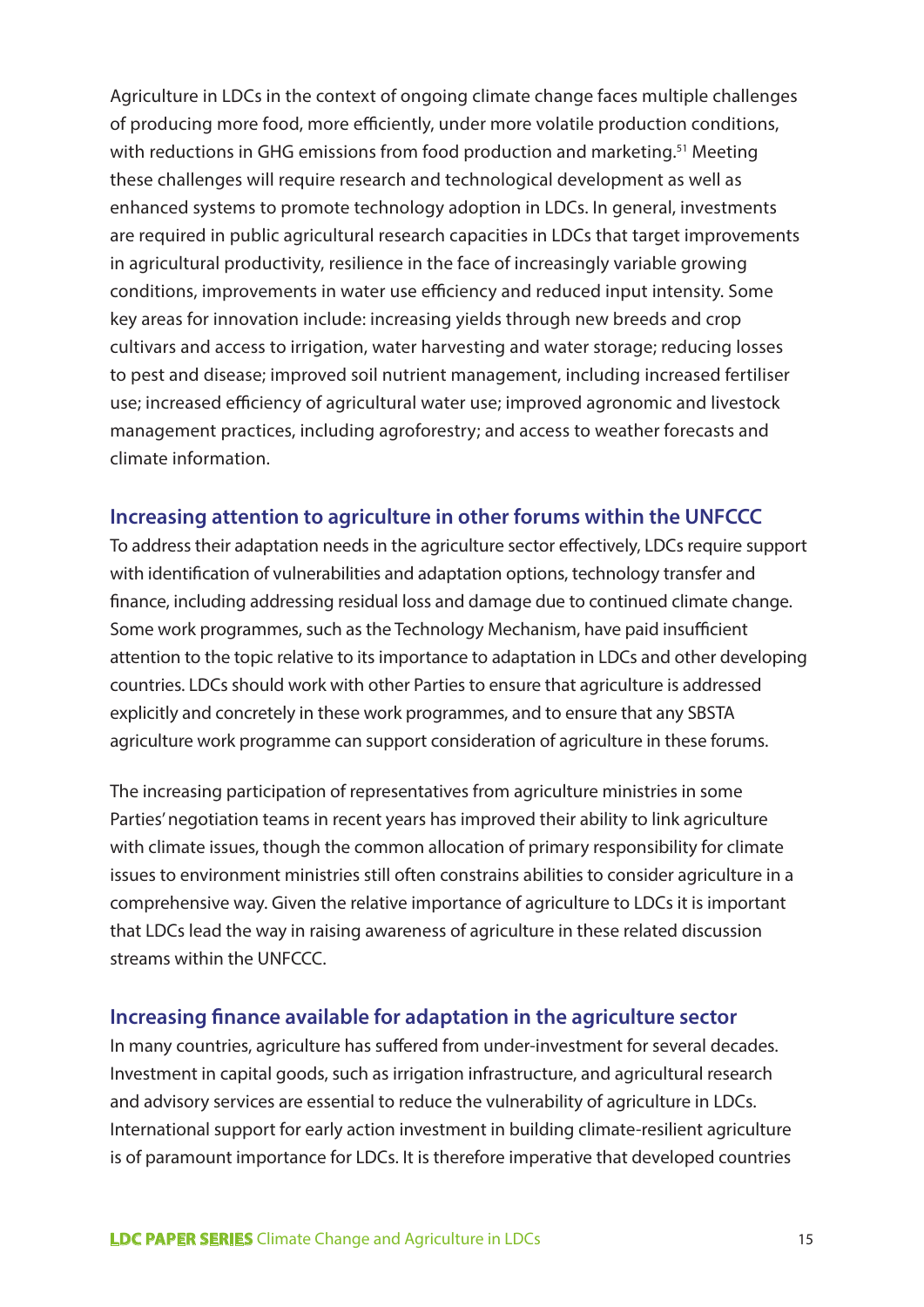fulfil their pledge to mobilise US\$ 100 billion of climate finance, and that a significant proportion of this finance is available for adaptation actions through channels accessible by LDCs. Agricultural investments in LDCs are eligible for many of the sources of climate finance currently available (such as the Least Developed Countries Fund, Adaptation Fund and Pilot Programme for Climate Resilience), and may be given a prominent place within the priorities of the Green Climate Fund.<sup>52</sup> Agriculture has received very little investment from other sources of climate finance, and concerted efforts are required to raise awareness of investment opportunities in agriculture and to provide proof of concept through early action investments.

For LDCs it is also important that agricultural adaptation actions are integrated with national agricultural investment plans. This would ensure that adaptation investments are coordinated with and contribute to achieving agricultural development priorities, and that resources from multiple sources can be leveraged for these investments. The initiation of the NAP process in LDCs provides an opportunity to enhance the coordination between sectoral and adaptation-specific measures. Dedicated resources should be made available to support assessment adaptation investment needs in the agriculture sector.

**1** World Bank (2008). *World Development Report: Agriculture for Development*. World Bank, Washington, D.C.

- **3** World Bank (2008). *World Development Report: Agriculture for Development*. World Bank, Washington, D.C.
- **4** Dorward, A., Kydd, J., Morrison, J. & Urey, I. (2004). A policy agenda for pro-poor agricultural growth. *World Development*, 32(1), 73-89
- **5** OECD and FAO (2013). *Agricultural Outlook 2013-2022*. Organisation for Economic Cooperation and Development, Paris and Food and Agriculture Organization of the UN, Rome
- **6** OECD and FAO (2010). *Agricultural Outlook 2010-2019*. Organisation for Economic Cooperation and Development, Paris and Food and Agriculture Organization of the UN, Rome
- **7** Alexadratos, N. & Bruinsma, J. (2012). *World Agriculture Towards 2030/2050*. Food and Agriculture Organization of the UN, Rome
- **8** See ICTSD (2013). *G-33 proposal: early agreement on elements of the draft Doha accord to address food security*. International Center for Trade and Sustainable Development, Geneva
- **9** 2005 estimate from IPCC (2007). *Mitigation of Climate Change: Working Group III contribution to the Fourth Assessment Report of the IPCC*. Intergovernmental Panel on Climate Change, Geneva
- **10** Data from faostat.fao.org
- **11** Branca, G., Lipper, L., McCarthy, N. & Jolejole, M. (2013). Food security, climate change and sustainable land management: a review. *Agronomy for Sustainable Development* 33(4), 635-650
- **12** Murray, B. & Baker, J. (2010). *An output-based intensity approach for crediting greenhouse gas mitigation in agriculture:*

**<sup>2</sup>** Irz, X., Lin, L., Thirtle, C. P. & Wiggins, S. (2001). Agricultural growth and poverty alleviation. *Development Policy Review*, 19(4), 449–466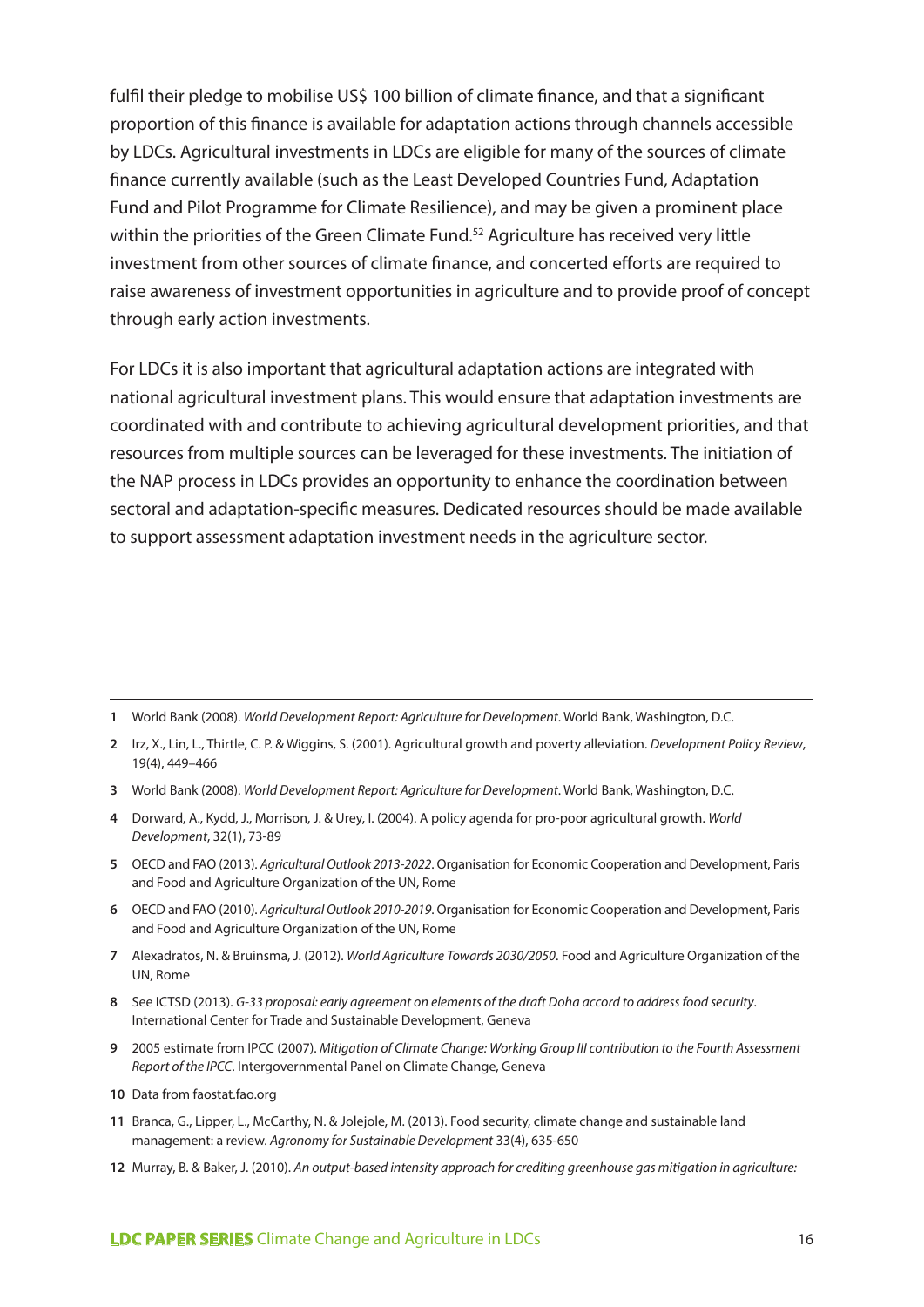*explanation and policy implications*. Nicholas Institute for Environmental Policy Solutions, Duke University, Raleigh

- Wheeler, T. & von Braun, J. (2013). Climate change impacts on global food security. *Science*, 341, 508
- Knox, J., Hess, T., Daccache, A. & Wheeler, T. (2012). Climate change impacts on crop productivity in Africa and South Asia. *Environmental Research Letters* 7(3), 034032
- Data from faostat.fao.org
- Knox, J., Hess, T., Daccache, A. & Wheeler, T. (2012). Climate change impacts on crop productivity in Africa and South Asia. *Environmental Research Letters* 7(3), 034032
- Shepherd, A., Mitchell, T., Lewis, K., Lenhardt, A., Jones, L., Scott L. & Muir-Wood, R. (2013). *The geography of poverty, disasters and climate extremes in 2030*. Overseas Development Institute, London
- Fischer, G., Shah, M., Tubiello, F. & van Vehuizen, H. (2005). Socio-economic and climate change impacts on agriculture: an integrated assessment, 1990-2080. *Philosophical Transactions of the Royal Society*, 360(1463), 2067-2083
- Nelson, G. (2009). *Climate change: Impact on agriculture and costs of adaptation*. International Food Policy Research Institute, Washington, D.C.
- Allison, E. *et al*. (2009). Vulnerability of national economies to the impacts of climate change on fisheries. *Fish and Fisheries*, 10(2), 173-196
- Brander, K. (2007). Global fish production and climate change. *PNAS* 104(50), 19707-19714
- UNFCCC SBSTA (2009). Second synthesis report on technology needs identified by Parties not included in Annex I to the Convention. http://unfccc.int/resource/docs/2009/sbsta/eng/inf01.pdf
- Meybeck, A., Azzu, N., Doyle, M., Gitz, V., Lankoski, J. & Redfern, S. (2012). Agriculture in national adaptation programmes of action. In *Building resilience for adaptation to climate change in the agriculture sector. Proceedings of a Joint FAO/OECD Workshop, Rome, Italy, 23-24 April 2012*, 163-172. Food and Agriculture Organization of the United Nations, Rome
- A summary of agricultural NAMA submissions is provided in Wilkes, A., Tennigkeit, T. & Solymosi, K. (2013). *National integrated mitigation planning in agriculture: a review paper*. Food and Agriculture Organization of the United Nations, Rome
- Brazil, Chile, Indonesia, Jordan, the Former Yugoslav Republic of Macedonia, Mongolia, Papua New Guinea and Uruguay
- McCarl, B. (n.d.). *Adaptation options for agriculture, forestry and fisheries*. http://unfccc.int/files/cooperation\_and\_ support/financial\_mechanism/application/pdf/mccarl.pdf
- OECD-DAC (2013). *International Statistics Database*, http://www.oecd.org/dac/stats/idsonline.htm
- Branca, G., Tennigkeit, T., Mann, W. & Lipper, L. (2012). *Identifying opportunities for climate-smart agriculture investments in Africa*. Food and Agriculture Organization of the United Nations, Rome
- Hodas, R. (2012). *Bilateral Finance Institutions and Climate Change: a mapping of 2012 climate financial flows to developing countries*. UN Environment Programme, Nairobi
- Branca, G., Tennigkeit, T., Mann, W. & Lipper, L. (2012). *Identifying opportunities for climate-smart agriculture investments in Africa*. Food and Agriculture Organization of the UN, Rome
- http://unfccc.int/resource/docs/2008/tp/08.pdf
- http://unfccc.int/resource/docs/2009/awglca8/eng/l07a09.pdf
- http://unfccc.int/meetings/bonn\_may\_2012/session/6643/php/view/documents.php
- http://unfccc.int/resource/docs/2013/sbsta/eng/l20.pdf
- http://unfccc.int/meetings/bonn\_may\_2012/session/6643/php/view/documents.php
- See http://www.wto.org/english/tratop\_e/trips\_e/art27\_3b\_background\_e.htm
- http://unfccc.int/resource/docs/2013/sbsta/eng/misc17.pdf
- http://unfccc.int/resource/docs/2013/sbsta/eng/l20.pdf
- http://unfccc.int/files/adaptation/nairobi\_work\_programme/application/pdf/nepal\_ldc\_group\_submission\_on\_nwp\_.pdf
- Lybbert, T. & Sumner, D. (2010). *Agricultural technologies for climate change mitigation and adaptation in developing countries: Policy options for innovation and technology diffusion: ICTSD-IPC platform on climate change, agriculture and*